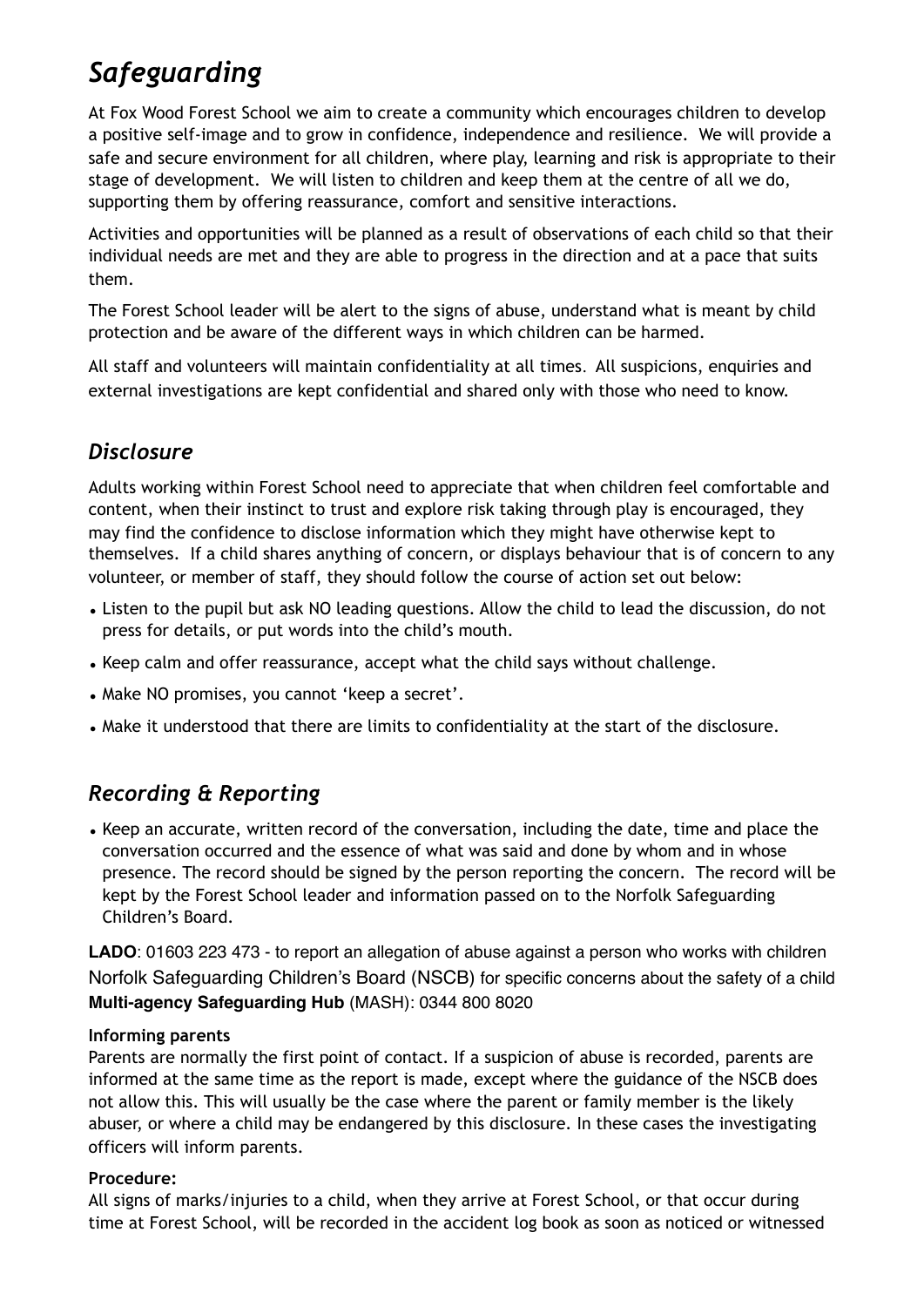by a staff member. The incident will be discussed with the parent at the earliest opportunity. For children who are attending through a school or nursery setting this responsibility will fall to their staff, the Forest School leader will ensure that concerns are raised with staff from that setting. Where there is concern for a child's wellbeing due to an injury, the Forest School leader will also notify Norfolk Safeguarding Children's Board (NSCB).

# *Missing Child Procedure*

Fox Wood Forest School's overarching priority is to keep all children safe. If it is discovered that a child is missing from the group, the situation will be taken very seriously from the outset and the following emergency procedure will be implemented:

- $\geq$  The Forest School Leader will be informed immediately
- $\geq$  Activity for the rest of the group will be suspended in order that at least two members of staff, including the Forest School Leader may conduct a search which shall last no more than five minutes
- $\geq$  The remaining children will be given a low risk activity to complete, within the seating area by the remaining adults, being mindful not to increase anxiety of the group
- $\geq$  If after the five minute search, the child has not been located, the Forest School Leader will phone 999 and alert the police
- $\geq$  The child's parents will be informed
- $\geq$  Staff should give details of the situation, including last known position of the missing child and any timings.
- $\geq$  The Forest School leader will write down a description of what the missing child was wearing and any distinguishing features. Also whether they have any additional medical or learning needs. All information should be passed to police or other agencies.
- $\geq$  An incident report form will be completed after all cases of children going missing and all incidents resulting in a call to emergency services will be reviewed with the Head Teacher in order to assess whether correct procedure was followed and whether changes need to be made to current practice

#### **Emergency Contact -** 999

#### **School contact details will be kept alongside emergency procedure documents**

#### **Requesting attendance by Emergency Services - Dial 999 and ask for the emergency service required. Be ready with the following information:**

- 1. Telephone number
- 2. Location: (laminated cards with locations and directions attached to red emergency bag)
- 3. A brief description of the problem including the time the child was last seen and where
- 4. State that the police will be met by \_\_\_\_\_\_\_\_\_\_\_\_\_ at the entrance to the woodland

#### **Speak clearly and slowly and be ready to repeat the information if asked**

In Parent and Child groups parents will be asked to organise themselves into two groups, one group that stays at the seating area with all the children and at least 4 adults to come and search for the missing child.

### *Reducing the likelihood of children going missing:*

 $\geq$  In order to reduce the chances of a child going missing boundaries will be clearly identified and it will be made clear to children that they are to stay within the boundaries at all times.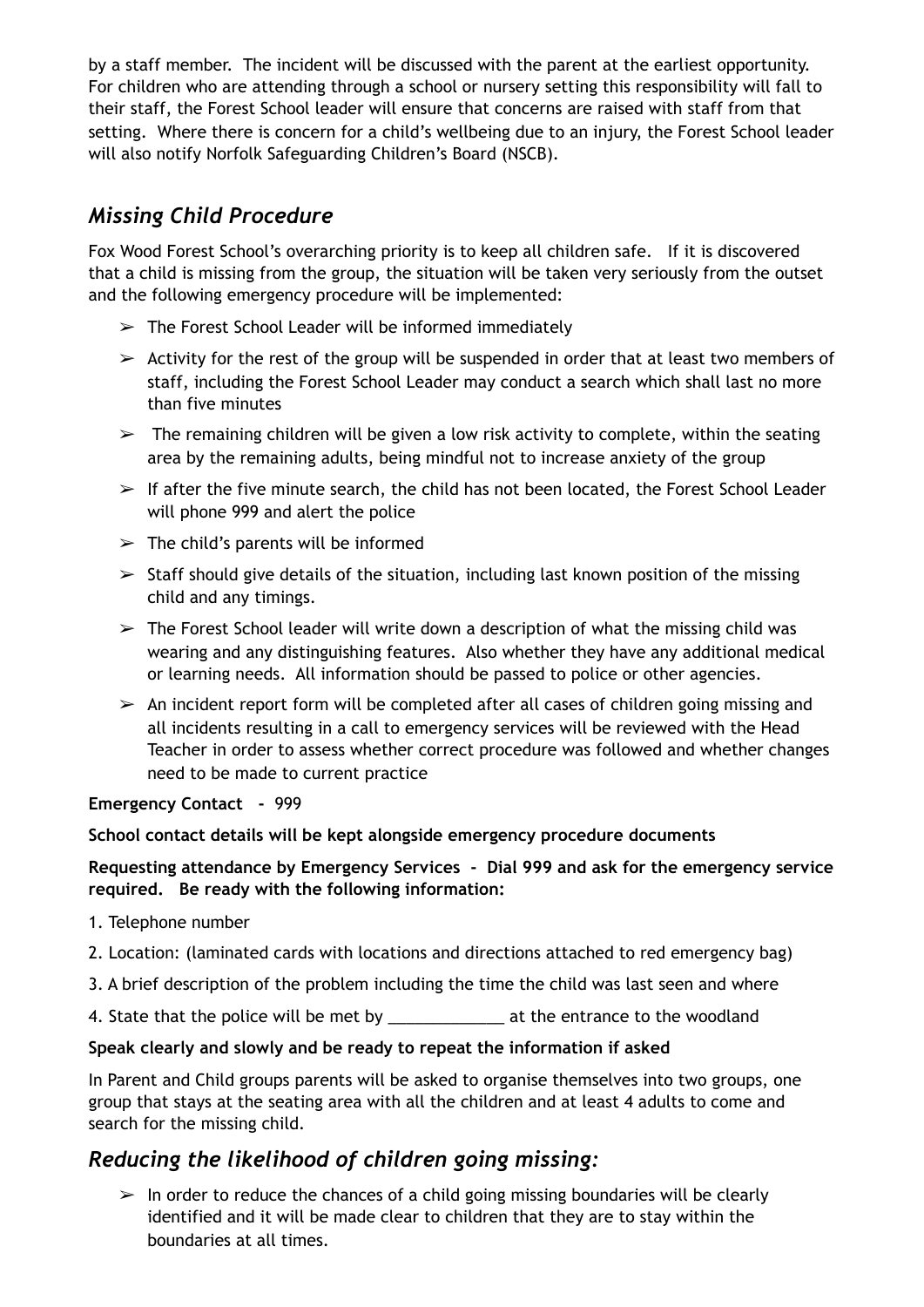- $\geq$  Children will play games that will help them to become familiar with where the boundaries are.
- $\geq$  Children will learn to return to camp to an agreed call/bell/whistle
- $\triangleright$  Children will play "123 where are you?" They will be taught to answer that call with "123 I'm here".

### *Visitors*

Visitors to the site must sign a visitors book and will not be left on their own with children. If they are contracted to work with children they must have an up to date DBS check.

### *Disclosure and Barring Checks*

All Staff and Volunteer must be DBS checked before helping at Forest School. A child will not be left alone with an adult who has not received their enhanced Disclosure and Barring Service (DBS) clearance.

### *Mobile Phone Policy*

For School or Nursery groups Fox Wood will as far as possible work within that setting's existing policy regarding use of mobile phones, photographs and digital media. Where there is no clear policy staff and volunteers will be asked not to use their mobile phones to take photographs. Depending on the size of the site some staff will be required to keep a mobile phone on them for emergency purposes.

For Parent & Child groups parents will be asked to only take pictures of their own child, if they want to take pictures of their child playing with other children they must have permission to take a photograph from the other parent. Parents should not share pictures on social media that show other people's children without permission of their parents.

# *Use of Photographs and Digital Media*

The Forest School leader will use a camera as a means of recording and sharing activities from the session. All parents will be asked to complete a form stating whether they wish their child to be photographed or not and how these pictures may be used.

# *Adult to Pupil Ratio*

Adult : child ratios are not set out by the Department for Education, instead they offer the following guidance regarding off-site activities:

*'Common sense should be used in assessing and managing the risks of any activity. Health and safety procedures should always be proportionate to the risks of an activity ...* 

*The employer (the local authority, governing body or proprietor) is responsible for health and safety, though tasks may be delegated to staff.'* 

I aim to work within the following ratios